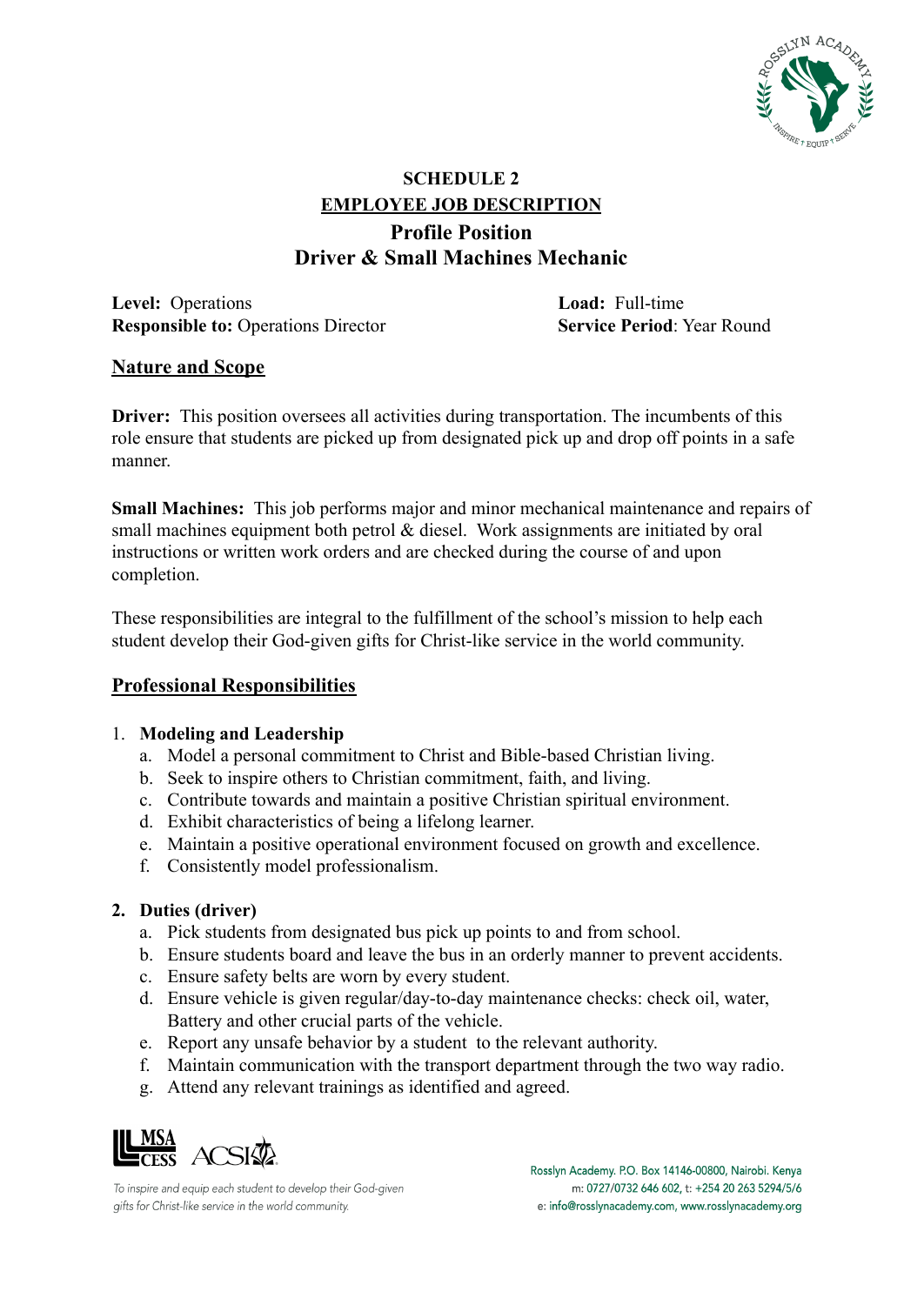

- h. Ensure punctuality and safe transport.
- i. Reporting any vehicle defects, faults, incident and accidents to the transport supervisor or the director of operations.
- j. To liaise directly with parentswhen necessary.
- k. Covering for absent employees when necessary.
- l. Observe the road and traffic laws and regulations.
- m. Prepare and submit vehicle monitoring report, including records of vehicle operations, maintenance, expenses, mileage, at end of each month.
- n. Follow all school safety and health procedures and policies.
- o. Performs duties as assigned by immediate supervisor.

#### **2b. Duties (small machines)**

- a. Performs repair and maintenance of school automotive equipment including tractors, generators, ride mowers, power sweepers, lawn mowers, hedge cutters, blowers, washing machines etc.
- b. Maintains record of all repairs and maintenance work done.
- c. Responsible for sharpening all types of mowers
- d. Determines the extent of repairs needed and estimates the cost of repairs.
- e. Operates a variety of maintenance and repair tools and equipment in a safe manner.
- f. Performs preventative maintenance work, such as checking oil and fluid levels on all equipment.
- g. Complete all assigned work orders, and record hours and materials used.
- h. Ensure a complete inventory of required parts and materials are in stock in the garage and maintained.
- i. Keep the work area clean and safe.
- j. Follow all school safety and health procedures and policies.
- k. Performs duties as assigned by immediate supervisor.

# **3. Communication and Collaboration**

- a. Maintain an attitude of openness and desire for communication
- b Maintain workable relationships with colleagues and staff
- c Collaborate with other members of the maintenance department
- d Attend and participate in school meetings.

# **4. Professional Development**

- a. Participate in scheduled inservice and professional development activities
- b. Remain abreast of current developments and related technology in mechanics.

# **5. Key Skills And Competencies**

- a. Demonstrate high professional standards within the school and community.
- b. High level of accuracy and attention to detail.
- c. Physical strength and agility.
- d. Have excellent communication skills both written and oral.
- e. Respond quickly to emergencies.



To inspire and equip each student to develop their God-given gifts for Christ-like service in the world community.